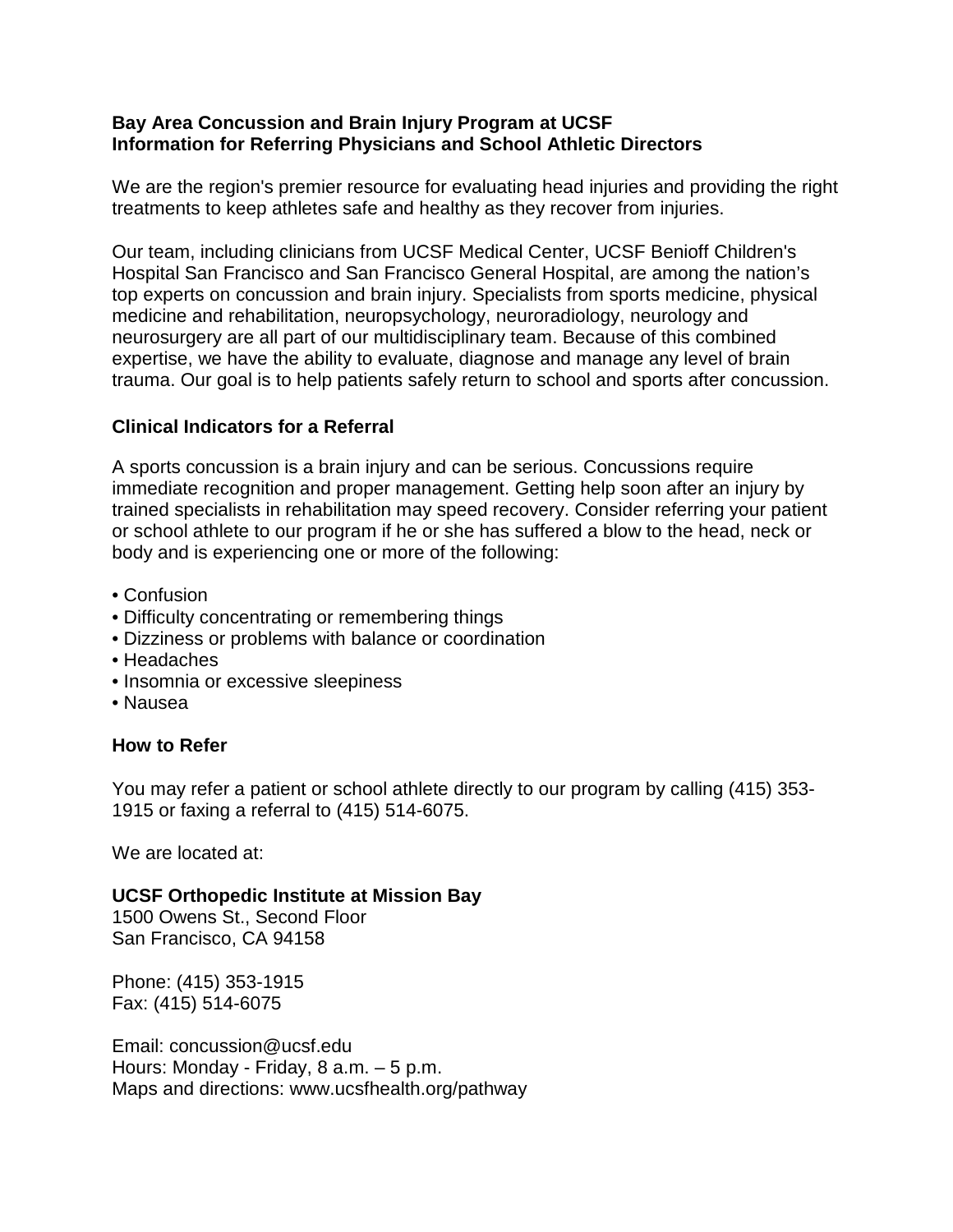# **Recommendations for Patients and School Athletes**

If you have referred your patient or school athlete to our program for further evaluation, it is critical that he or she adhere to the following instructions while waiting to be evaluated by a concussion specialist to give the brain time to heal and avoid further injury:

## **Tips to Aid Recovery**

- o Get plenty of sleep and rest, which helps the brain to heal.
- o Stay well hydrated by drinking plenty of fluids.
- o Write down anything that may be harder than usual to remember.
- o If you're easily distracted, try to do one thing at a time. For example, don't try to watch TV while eating dinner.

## **Restricted Activities**

- o Sports, work, school or recreational activities are restricted until a concussion specialist gives you clearance to resume these activities. Your brain needs time to heal and it's critical that you don't experience another concussion. A repeat concussion can be very dangerous, slow recovery or increase the chance for serious problems.
- o Physically demanding activities (e.g., sports, heavy housecleaning, exercising) or those that require a lot of concentration (e.g., working on the computer, playing video games).
- o Sustained computer use, including computer/video games.
- o Drive a car, ride a bike, or operate heavy equipment until after a concussion specialist gives you clearance. This is because your reaction time may be slower after a concussion.
- o Drink alcoholic beverages until your doctor says you are well enough. Alcohol and other drugs may slow recovery and put you at risk of further injury.

# **Treating Physical Symptoms**

o Take the recommended dose of pain relief medications (e.g., Tylenol, Ibuprofen or Motrin) as needed for physical symptoms related to concussion such as headache.

### **Program Highlights and Services**

• Multidisciplinary team approach to all head injury care, involving experts from a wide range of specialties in one place, on the same day.

• Through **UCSF's PlaySafe Program**, we work with school districts across the San Francisco Bay Area to treat and raise awareness about concussion and brain injury. Athletes at participating schools receive:

- o Comprehensive evaluation by a sports medicine physician trained in concussion management
- o A detailed step-by-step, return-to-play progression program
- o Consultation and communication with the school's certified athletic trainer